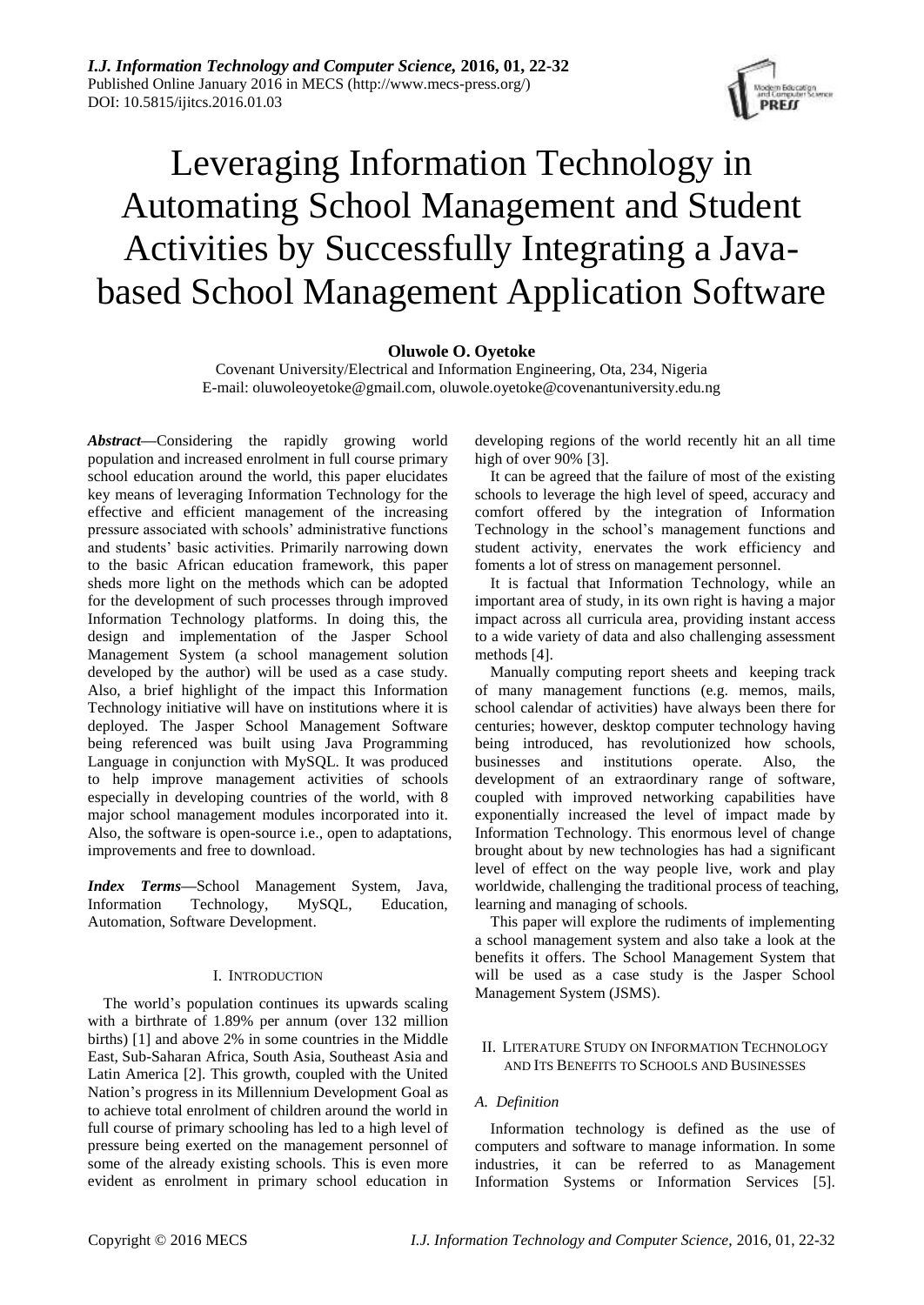# *B. History*

The term Information Technology in its modern sense first appeared in a 1958 article published in the Harvard Business Review [6]. This was when some group of researchers tagged a then emerging technology with the name 'Information Technology'. The technology in question included:

- 1. The Application of Statistical and Mathematical methods to decision making
- 2. The Technique of Processing
- 3. The Simulation of higher order thinking through computer programs

#### *C. Benefits*

Information Technology today provides us with a variety of learning resources and immediacy of information, most of which are centered on:

- 1. Collaborative Learning
- 2. Automated School/Business Administration
- 3. Multimedia approach to learning

# III. KEY SCHOOL MANAGEMENT ACTIVITIES

Moving a step further to examining the school's management functions and student activities so as to highlight the best methods, architecture and framework to use in the implementation of the software application solution, it is evident that the following functions are conventional for personnel leading such roles (i.e. the Head Teacher, Teacher, Librarian, Accountant and studentship roles).

#### *A. Head Teacher*

- 1. Recruits new employees
- 2. Manages teachers and assigns classes/duties to them.
- 3. Has authorized access to students' performance report sheets, therefore, directly or indirectly having part duties in managing the creation, validity and integrity of this data.
- 4. Has authorized access to employee and student bio-data, thereby, directly or indirectly having part duties in managing the creation, validity and integrity of this data.
- 5. Decides/sets school's session details e.g., number of weeks per term, maximum test and examination scores.
- 6. Collaborates with the school's accountant to determine the fees to be paid by each class student.
- 7. Collaborates with the school's Librarian to determine book loan periods (in days, weeks or months)
- 8. Tracks employee/teacher performance
- 9. Communicates important information to employees.

In summary, the Head Teacher oversees and makes the final decision on all key management directives and initiatives.

#### *B. Class Teacher*

- 1. Registers new students
- 2. Registers class subject
- 3. Sets up assessments tests and examinations
- 4. Collate students report card for the various terms
- 5. Monitors student performance
- 6. Receives memos from the head teacher
- 7. Manages class attendance records
- 8. Teaches the class students

## *C. School's Librarian*

- 1. Registers new books into the library
- 2. Lend out books to students and employees
- 3. Return nooks to the library
- 4. Take an inventory of books in the library

#### *D. School's Accountant*

- 1. Takes records of paid fees.
- 2. Takes records of all school's cash expenses.
- 3. Disburses employee salary & takes records of such payments.
- 4. At all instances, be able to provide a statistical analysis of the school's current financial standing.

### *E. Student*

- 1. Learn effectively in class
- 2. Take assessments

# IV. AUTOMATION METHODOLOGY (CASE STUDY: JASPER SCHOOL MANAGEMENT SYSTEM)

# *A. Definition of Basic Terms*

#### *1) User Interface*

It can also be termed a visual way of interacting with a computer [7].

# *2) Database*

A database is a separate application that stores a collection of data [8].

# *3) Java Database Connectivity (JDBC)*

A JDBC driver enables Java applications to connect to a database in a particular Data Base Management System and allows you to manipulate that database using the JDBC Application Program Interface (API) [9].

#### *4) Relational Database Management System (RDBMS)*

Nowadays, we use RDBM Systems to store and manage huge volumes of data. This is called relational database because all the data is stored into different tables and relations are established using primary keys or other keys known as foreign keys [10].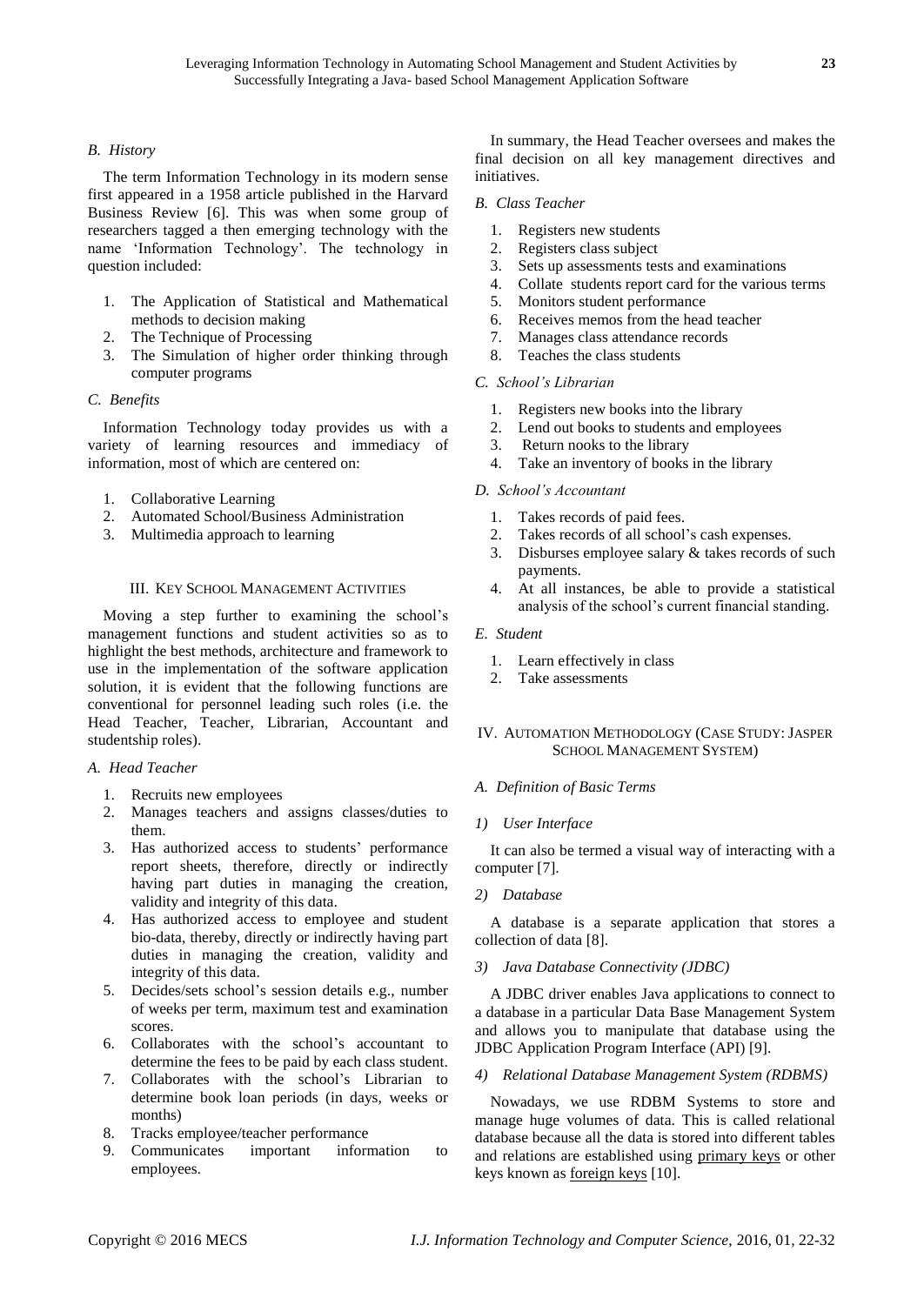# *5) MySQL*

MySQL is a fast, easy-to-use RDBMS released under an open source license being used for many small and big businesses [9]. MySQL pronounced 'My sequel' is free to use and supports large database, up to 50 million rows or more in a table, with a theoretical limit of 8 million terabytes.

# *B. System Workflow*

Looking into the methods and approach taken to achieve the goal of automating the activities of the principal management staff and student activities, we will have to first of all; examine the system and its user structure



Fig.1. Overview of the System's User Structure

The software development was split into various modules, designed, built and tested separately at first and then in the end, all these modules integrated together as one unit. This is similar to Microsoft's Synchronize and Stabilize software development process model. By using the Java JDBC efficiently, the software is save important data and information in the database.

On first login, the default administrator is given the permission to input the school's name and the number of classes that will be run by the school (putting into consideration that the primary school education system of various countries differs). Immediately this is done, the system automatically creates the Persistence Layer, making available all the storage needs of the school. The Use Case Diagrams below describe other functions users of the systems can carry out (over 38 major school management functions and activities are made possible by the system).

The primary reason for the use case diagram is to model in a simple way, the interactions between a system's clients and its use cases. To show the kinds of interactions users have with a system without providing the details [11].

Fig. 2,3,4,5 and 6 below show the user interactivity of the Head Teacher, Teacher, Librarian, Accountant and Students on the system.



Fig.2. Head Teacher's Use Cases Use Case Diagram



Fig.3. Student's Use Cases Use Case Diagram



Fig.4. Librarian's Use Cases Use Case Diagram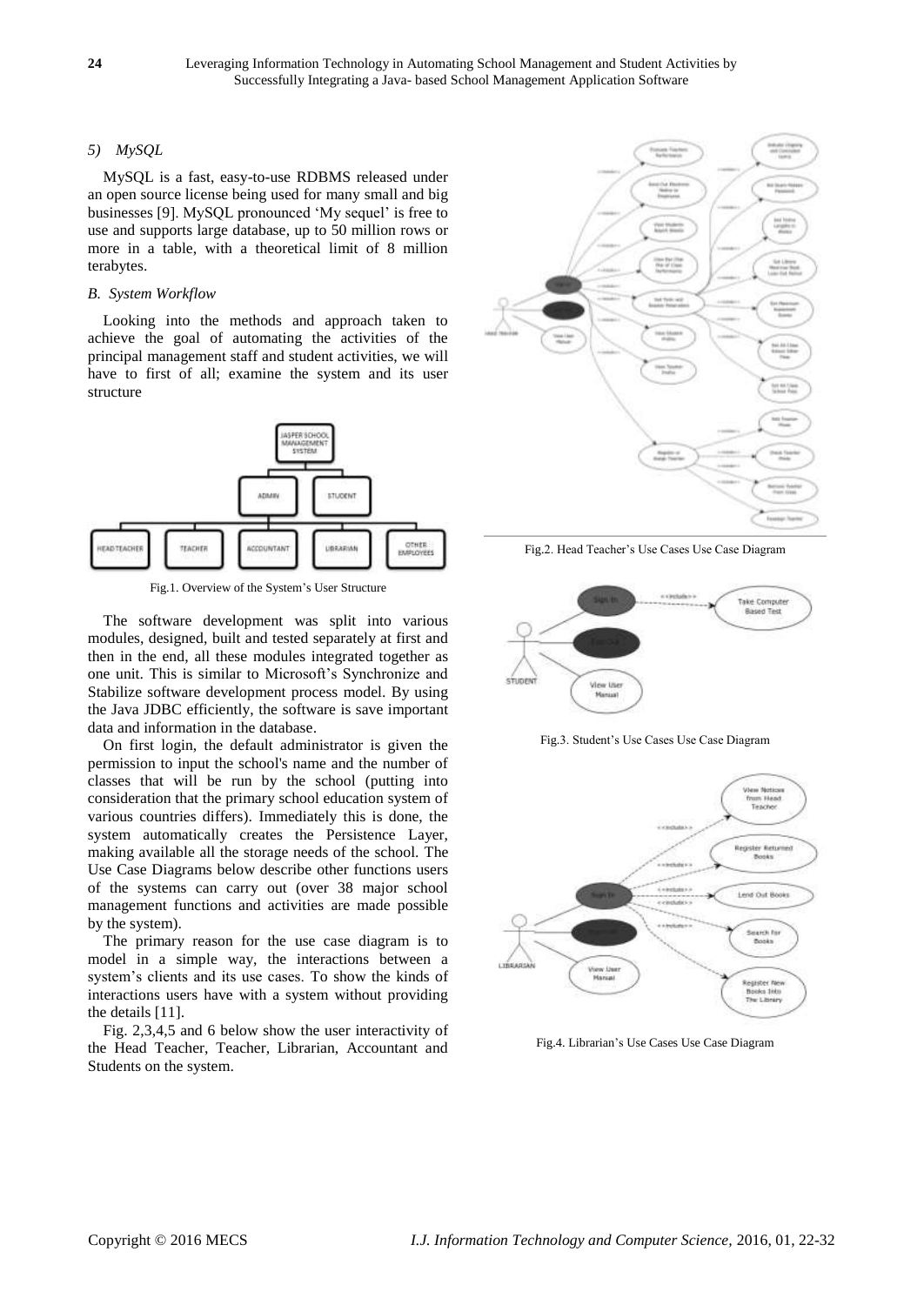

Fig.5. Accountant's Use Cases Use Case Diagram



Fig.6. Teacher's Use Cases Use Case Diagram

#### *1. Plotting Mechanism*

The plotting of the class attendance data is made possible by the use of the Java Jmathplot Library. JMathTools is a collection of independent packages designed to fit common engineering/scientific computing needs. It contains:

- *'MathArray'*: simple linear algebra for double[ ] [ ] arrays
- *'JMath'* Plot: interactive plot in 2D / 3D
- *'JMath'* IO: binary input/output for double arrays [12].

The second plotting mechanism is another open source java library, the *'JOpenChart'* library. It is a library and toolkit for rendering various kinds of charts. For this project, it helped in rendering the labeled bar charts.

#### *2. Statistical Analysis*

JSMS offers a wide range of statistical computational features, providing a means to instantly collate students' report sheets, analyze class average performance so as to understand and rate the class teacher's level of effectiveness. JSMS also furnishes the schools accountant with the tool to be able to view the school's financial standing and break down analysis at every instance of time

#### *3. Database Interactivity*

The desktop application continually interacts with the database using JDBC. With JDBC we can utilize the MySQL functionalities, using SQL queries and statements*.*

Table 1. Table Showing SQL Keywords and their Usage Syntax

| Keyword       | Description                 | <b>Usage Syntax</b>          |
|---------------|-----------------------------|------------------------------|
| <b>SELECT</b> | Retrieves data from one     |                              |
|               | or more tables.             | SELECT columnName FROM       |
| <b>FROM</b>   | Tables involved in the      | tableName                    |
|               | query. Required in every    |                              |
|               | SELECT.                     |                              |
| <b>WHERE</b>  | Criteria for selection that | SELECT columnName1,          |
|               | determine the rows to be    | columnName2,  FROM           |
|               | retrieved, deleted or       | tableName WHERE criteria     |
|               | updated. Optional in a      |                              |
|               | SQL query or a SQL          |                              |
|               | statement                   |                              |
| <b>GROUP</b>  | Criteria for grouping       |                              |
| <b>BY</b>     | rows. Optional in a         |                              |
|               | SELECT query.               |                              |
| ORDER         | Criteria for ordering       | <b>SELECT</b><br>1.          |
| <b>BY</b>     | rows. Optional in a         | columnName1,                 |
|               | SELECT query.               | columnName2,  FROM           |
|               |                             | tableName ORDER BY           |
|               |                             | column ASC                   |
|               |                             | 2. SELECT columnName1,       |
|               |                             | columnName2FROM              |
|               |                             | tableName ORDER BY           |
|               |                             | column DESC                  |
| <b>INSERT</b> | Insert rows into a          | <b>INSERT INTO</b> tableName |
|               | specified table.            | (columnName1,                |
|               |                             | columnName2, ,               |
|               |                             | columnNameN) VALUES          |
|               |                             | (value1, value2, , valueN)   |
| <b>UPDATE</b> | Update rows in a            | <b>UPDATE</b> tableName SET  |
|               | specified table.            | $columnName1 = value1.$      |
|               |                             | $columnName2 = value2, ,$    |
|               |                             | $columnNameN = valueN$       |
|               |                             | <b>WHERE</b> criteria        |
| <b>DELETE</b> | Delete rows from a          | DELETE FROM tableName        |
|               | specified table.            | <b>WHERE</b> criteria        |

Each SQL keyword is processed by selected JDBC API methods. In general, to process any SQL statement with JDBC, the program follows these steps:

- (1). Establish a connection
- (2). Create a statement
- (3). Execute the query
- (4). Process the *'ResultSet'* object
- (5). Close the connection [13]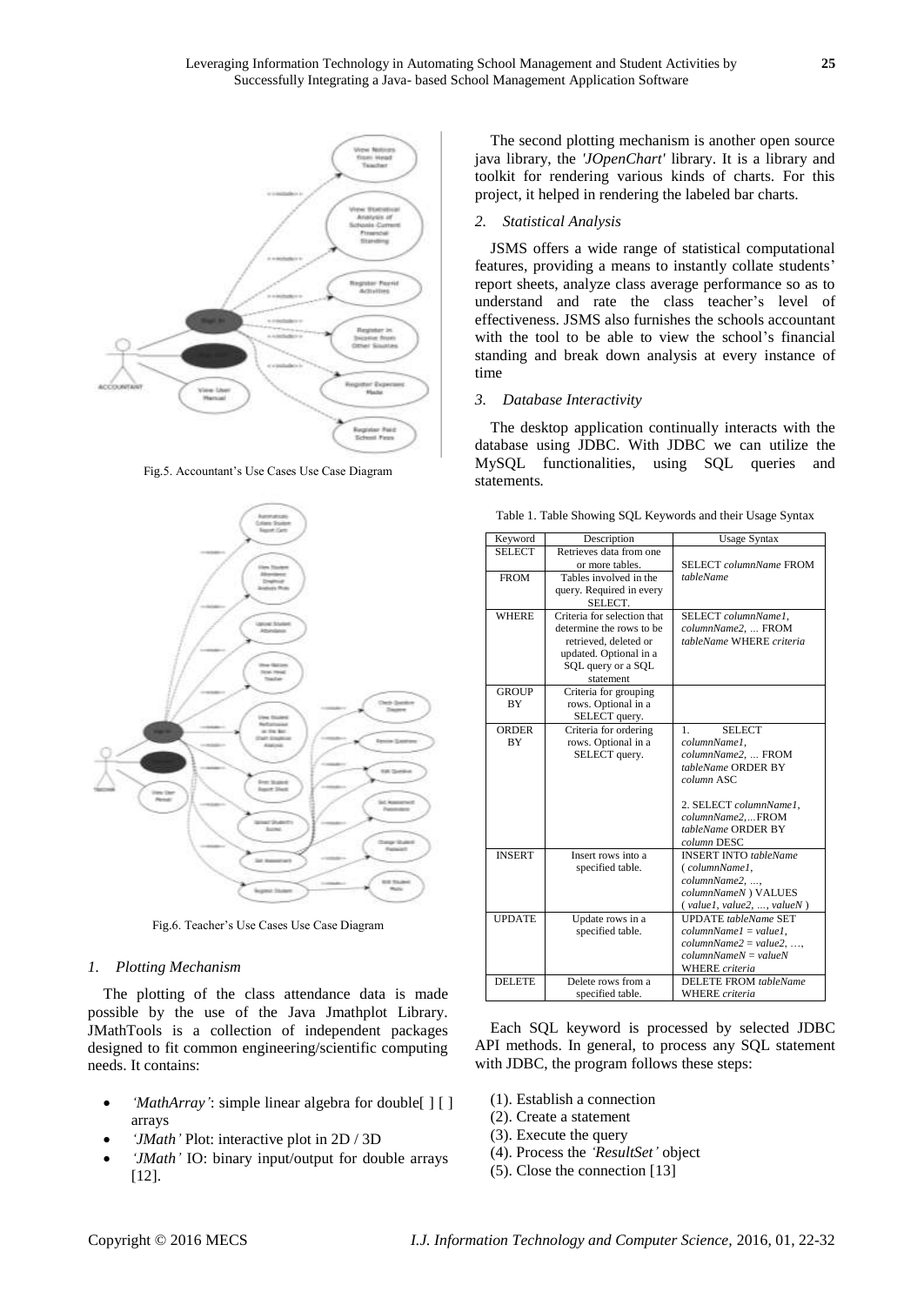*Establishing Connections*

First, establish a connection with the data source (e.g. DBMS) you want to use, using a corresponding JDBC driver (e.g. SQL JDBC driver, if you are connecting to an SQL database). This connection is represented by a Connection object [13]. On first login, the user is prompted to enter the necessary details with which the JSMS can always access the database, to store, retrieve and modify the data therein, in a relational manner. These needed details are :

- (1). The Database URL
- (2). The Database Port Number
- (3). The Database User Name
- (4). The Database Password

## *Creating Statements*

A Statement is an interface that represents an SQL statement. You execute Statement objects, and they generate *'ResultSet'* objects, which is a table of data representing a database result set. You need a Connection object to create a Statement object [13].

There are three different kinds of statements which are:

- (1) *Statement:* Used to implement simple SQL statements with no parameters.
- (2) *'PreparedStatement'*: (Extends Statement.) Used for pre-compiling SQL statements that might contain input parameters. See Using Prepared Statements for more information.
- (3) *'CallableStatement':* Used to execute stored procedures that may contain both input and output parameters.

# *Executing Querys*

To execute a query, call an execute method from Statement such as the following:

Execute: Returns true if the first object that the query returns is a *'ResultSet'* object. Use this method if the query could return one or more *'ResultSet'* objects. Retrieve the *'ResultSet'* objects returned from the query by repeatedly calling *'Statement.getResultSet'*.

- (1) *'executeQuery':* Returns one *'ResultSet'* object.
- (2) *'executeUpdate':* Returns an integer representing the number of rows affected by the SQL statement. Use this method if you are using INSERT, DELETE, or UPDATE SQL statements.

# *Processing 'ResultSet' Objects*

You access the data in a *'ResultSet'* object through a cursor. Note that this cursor is not a database cursor. This cursor is a pointer that points to one row of data in the *'ResultSet'* object. Initially, the cursor is positioned before the first row. You call various methods defined in the *'ResultSet'* object to move the cursor*.*

#### *Closing Connections*

When you are finished using a Statement, call the method *'Statement.close'* to immediately release the resources it is using. When you call this method, its *'ResultSet'* objects are closed.

Code 1: Sample Code Illustrating Basic Java Database Interactivity

#### package tests;

import java.sql.Connection; import java.sql.DriverManager; import java.sql.PreparedStatement; import java.sql.ResultSet; import java.sql.SQLException; import java.sql.Statement; import java.util.logging.Level; import java.util.logging.Logger;

public class WelcomePanel {

Connection testConnect; //Manages Connection Statement testStatement; //Ouery Statement ResultSet testResult; //Manages Results PreparedStatement testPrepare; //Manages Inserts and //Updates

String IPAddress; String UserName; String PassWord; String PortNumber;

```
public static void main(String[] args) {
WelcomePanel welcome = new WelcomePanel();
welcome.connect();
}
```
public void connect() { IPAddress = "localhost"; PortNumber  $=$  "3306": UserName = "root";  $PassWord = "$ String criteria = "example"; //CONNECT TO DATABASE try { Class.*forName*("com.mysql.jdbc.Driver"); testConnect = DriverManager.*getConnection*("jdbc:mysql://" + "" + IPAddress + ":" + PortNumber + "" + "/databasename?autoReconnect=true", "" + "" + UserName + "", "" + PassWord + ""); testStatement = testConnect.createStatement(); } catch (Exception ex) { System.*out*.println("Unable to Connect " + ex); } //SELECT FROM DATABASE try { String query = "select \* from databasename where "

```
+ "columnName='" + criteria + "'"; // * means to select //everything
testResult = testStatement.executeQuery(query);
int c = 0;
while (testResult.next()) {
String myRequest = testResult.getString("columnName");
}
```
} catch (SQLException ex) { System.*out*.println("Error in Getting Details From" +"Database " + ex); }

//INSERT INTO DATABASE

try {

```
String query = "insert into databasename" +"(ColumnName1, 
+"ColumnName2)"
+ "value (?,?)";
```
testPrepare = testConnect.prepareStatement(query); testPrepare.setString(1, "Argument1");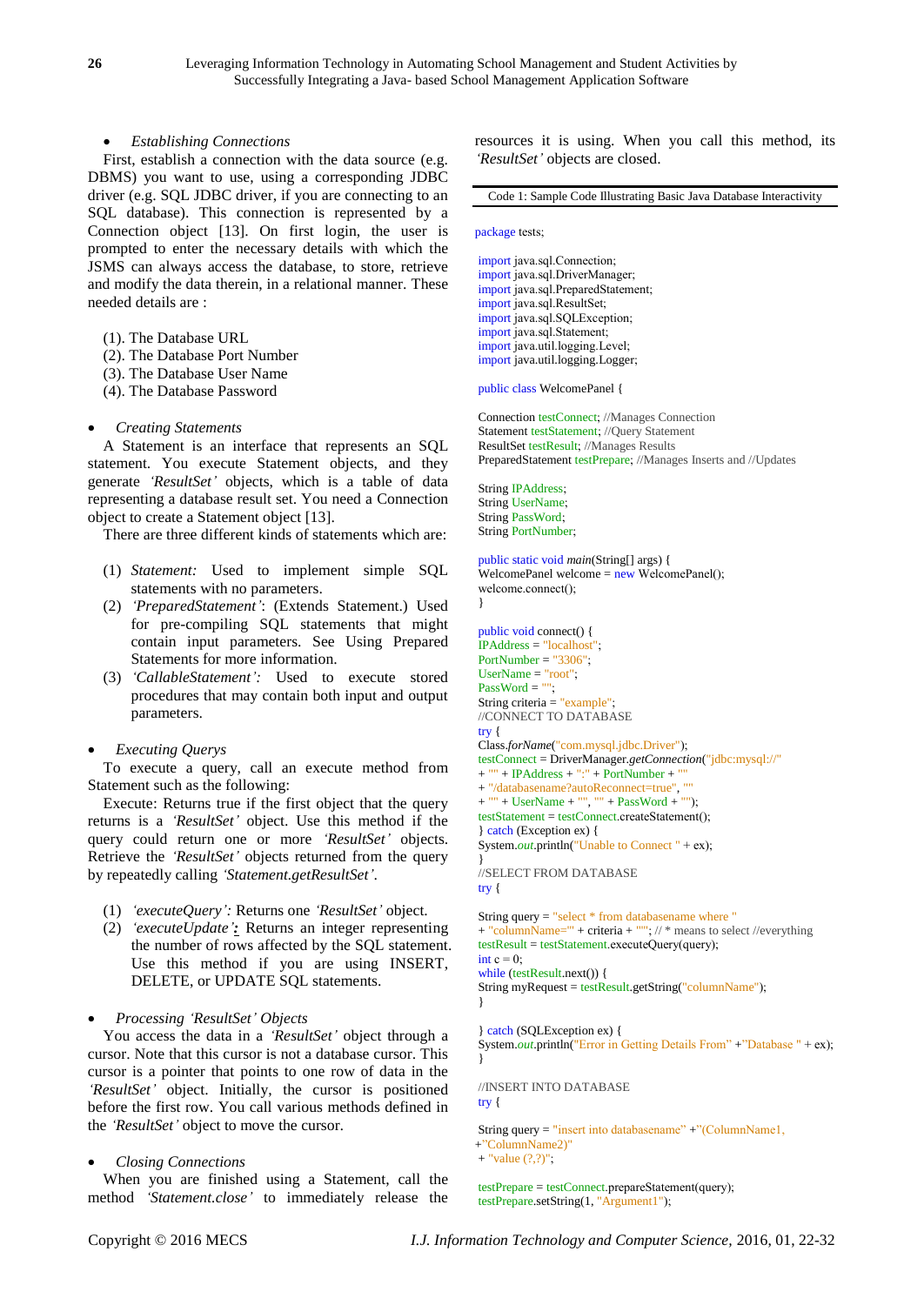```
testPrepare.setString(2, "Argument2");
testPrepare.executeUpdate();
} catch (SQLException ex) {
System.out.println("Error in Inserting Into Table " + ex);
}
//UPDATE DATABASE
try {
String query = "update databasename set columnName1 =?, "
+ "columnName2=? where columnNamex=?";
testPrepare = testConnect.prepareStatement(query);
testPrepare.setString(1, "Argument1");
testPrepare.setString(2, "Argument2");
testPrepare.executeUpdate();
} catch (SQLException ex) {
System.out.println("Error in Updating Table " + ex);
}
//DELETE FROM DATABASE
try {
String Query = "delete from databasename where "
+ "columnName="" + criteria + "'
testStatement = testConnect.createStatement();
testStatement.executeUpdate(Query);
} catch (Exception ex) {
System.out.println("Error in Deleting From Table " + ex);
}
//CLOSE CONNECTION
try {
testConnect.close();
} catch (SQLException ex) {
System.out.println("Error in Closing Connection" + ex);
}
}
```
#### *4. Image Storage Mechanism*

To store images in the database, e.g. the profile pictures of employees the Java *'JFileChooser'* helps in selecting the image file (ending with a .JPG, .PNG or .GIF). Thereafter, the file is collected into the file input stream, converted. and written into a byte array as bytes of data and this byes is inserted into the database.

To retrieve the image from the database, the bytes of data is queried and placed in a Byte Input Stream which is then read and reconstructed into the image.

| Code 2: Excerpt of Code for Selecting and Converting Image Files to |
|---------------------------------------------------------------------|
| Bytes of Data                                                       |
|                                                                     |
|                                                                     |

private void

}

```
uploadiagramButtonActionPerformed(java.awt.event.ActionEvent 
evt) {
```
 $JFileChoose fileChoose = new JFileChoose()$ :

FileNameExtensionFilter filter = new FileNameExtensionFilter("JPG & GIF Images","jpg","png");

fileChooser.setFileFilter(filter);

fileChooser.setAcceptAllFileFilterUsed(false);

fileChooser.setFileSelectionMode(JFileChooser.*FILES\_AND\_DIRECT ORIES* ); int result = fileChooser.showOpenDialog( this );

if (result== JFileChooser.*CANCEL\_OPTION*){

}

else if(result==JFileChooser.*APPROVE\_OPTION*){ java.io.File fileName = fileChooser.getSelectedFile();

if ((fileName == null) || (fileName.getName().equals(""))) {

```
 JOptionPane.showMessageDialog(this, "Please Choose A Valid 
+"File", "FILE ERROR", JOptionPane.ERROR_MESSAGE);
 }
   else if(fileName.isFile()){ 
   String filepath = fileName.getAbsolutePath();
       try {
        File the file = new File (filepath);
        FileInputStream f = new FileInputStream(thefile);
ByteArrayOutputStream BArray = new ByteArrayOutputStream();
        byte[] buf = new byte[1024];
     try {
      for(int readnum=0; (readnum=f.read(buf))!=-1;){
         BArray.write(buf,0,readnum);
 }
       questionImage = BArray.toByteArray(); 
         } catch (IOException ex) {
JOptionPane.showMessageDialog(this, "Please Choose A Valid File "
+ex, "FILE ERROR", JOptionPane.ERROR_MESSAGE);
 } 
 }
 }
else{
    JOptionPane.showMessageDialog(this, "Please Choose A Valid 
+"File ", "FILE ERROR", JOptionPane.ERROR_MESSAGE);
}
```
Code 3: Code Excerpt for Retrieving Images from Database

}

try{

```
 String query1 = "select * from tableName 
parameter='argument'";
        Result = Statement.executeQuery(query1);
        byte[] Diagram = new byte[1024];
        while(Result.next()) {
        Diagram = Result.getBytes("Diagram"); 
       if (Diagram==null){
           displayImage.setIcon(null);
 }
        else{
        InputStream imageInput = new
ByteArrayInputStream(Diagram);
      BufferedImage Picture;
          try {
             Picture = ImageIO.read(imageInput);
            ImageIcon image = new ImageIcon(Picture); displayImage.setIcon(image); //Display Image in the text 
label
           } catch (IOException ex) {
```
Logger.*getLogger*(ExamPanel.class.getName()).log(Level.*SEVERE*, null, ex);



Logger.*getLogger*(ExamPanel.class.getName()).log(Level.*SEVERE*, null, ex);

 return; }

#### *5. GUI Creation*

Some Integrated Development Environments (IDE) provide GUI design tools with which you can specify a component's exact size and location in a visual manner by using the mouse while the IDE generates the GUI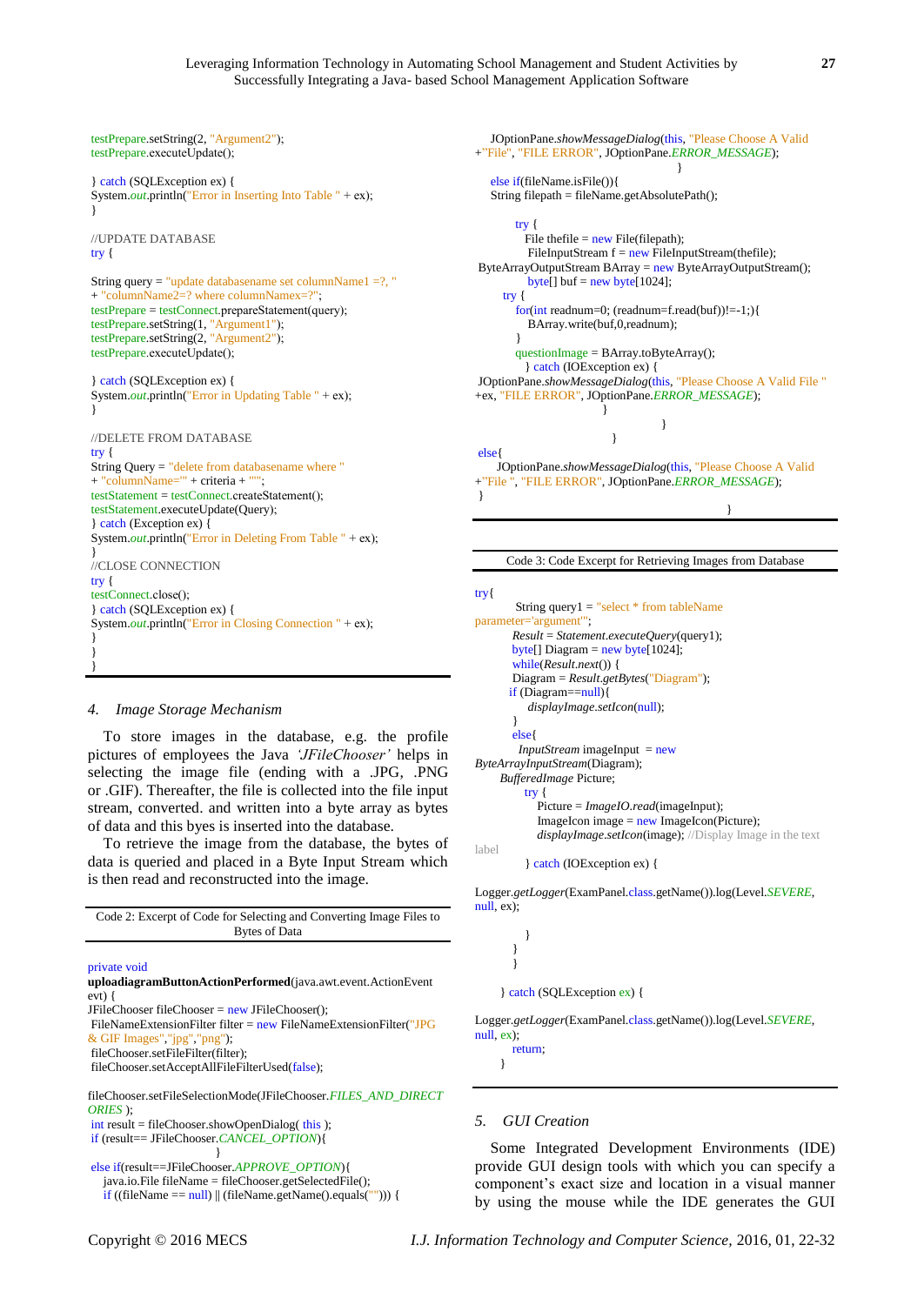code itself. The creation of the JSMS's GUI was done with the Netbeans IDE drag and drop functionality. Focus was placed on the theme appeal and GUI attractiveness to the end user. Also, effort was made to create a simple and consistent outlook. This was aimed at giving the users, a level of familiarity with the system right from the first usage, so that they can learn the system's usage quickly and use it more productively.

## *6. Database Creation*

A database schema is the skeleton structure that represents the logical view of the entire database. It defines how the data is organized and how the relations among them are associated. It formulates all the constraints that are to be applied on the data [14]. Table 3 below shows an excerpt of the database schema for JSMS.

Table 2. Table Showing an Excerpt of the Database Schema for JSMS

|        | question_paper_table |  |    | expense table         |  |
|--------|----------------------|--|----|-----------------------|--|
| PK     | Serial Number        |  | PK | Transaction Code      |  |
|        | Question             |  |    | Title                 |  |
|        | Option A             |  |    | Amount                |  |
|        | Option B             |  |    | Description           |  |
|        | Option C             |  |    | Receipt               |  |
|        | Option D             |  |    | Date                  |  |
| Answer |                      |  |    | User Name             |  |
| Mark   |                      |  |    | Paid To               |  |
|        | Diagram              |  |    | Term                  |  |
|        | Diagram_Name         |  |    |                       |  |
|        | Term                 |  |    |                       |  |
|        | Class                |  |    |                       |  |
|        | Enrolment Key        |  |    |                       |  |
|        |                      |  |    |                       |  |
|        | notice_table         |  |    | student_details_table |  |
| PK     | Title                |  | PK | User Name             |  |
|        | Information          |  |    | Serial Number         |  |
|        | Postee               |  |    | First Name            |  |
|        | Position             |  |    | Last Name             |  |
|        | Class                |  |    | Gender                |  |
|        | Time                 |  |    | Age                   |  |
|        | Category             |  |    | Class                 |  |
|        |                      |  |    | Password              |  |
|        |                      |  |    | Parent Number         |  |
|        |                      |  |    | <b>Address</b>        |  |
|        |                      |  |    | Comment               |  |
|        |                      |  |    | Picture               |  |

#### V. IMPLEMENTATION

Hardware and Software in Information Technology are mutually exclusive to each other. In a nutshell, Software functions on hardware. To successfully implement the JSMS application software in a school, various facilities have to be put in place, especially hardware facility. Although the implementation cost of the system in an environment with no prior hardware facilities might be high, its efficacy is immense in the long term. This section narrows down into the hardware, software and other necessary requirements for the full scale implementation of the JSMS in a school environment

*A. Hardware Requirements for Implementations*

## *1) Switch*

A network switch (also called switching hub, bridging hub, officially MAC bridge) is a computer networking device that connects devices together on a computer network, by using packet switching to receive, process and forward data to the destination device [15].

## *2) Server*

A server is a software program, or the computer on which that program runs, that provides a specific kind of service to client software running on the same computer or other computers on a network [16].

*3) Category 5 Cable (Cat 5)*

This is a twisted pair cable for carrying signals. This type of cable is used in structured cabling for computer networks such as Ethernet. The cable standard provides performance of up to 100 MHz and is suitable for 10BASE-T, 100BASE-TX (Fast Ethernet), and 1000BASE-T (Gigabit Ethernet) [17].

*4) A Computer or Series of Computers with Available Disk Space of Not Less Than 124MB and 512MB of RAM*

- *B. Software Requirements for Implementation*
- *1) Windows Operating System: Windows 8 (Desktop), Windows 7, Windows Vista SP2, Windows XP*
- *2) Java runtime Environment (JRE 7) and Above*

#### *C. Usage in A Networked Environment*

The Jasper School Management System is designed to be utilized in a networked environment, affording the school's employees and multiple students the opportunity to use the system simultaneously, with only one computer as the server (connected to as many more computers). With this, administrative, management and various Computer-Based Testing activities can be performed with ease. Some steps, procedures and considerations need to be put in place before this functionality can be fully utilized. Most of these considerations are centered on creating a wired local area network with little or no firewall restrictions.



Fig.7. Overview of JSMS Usage in a Networked Environment.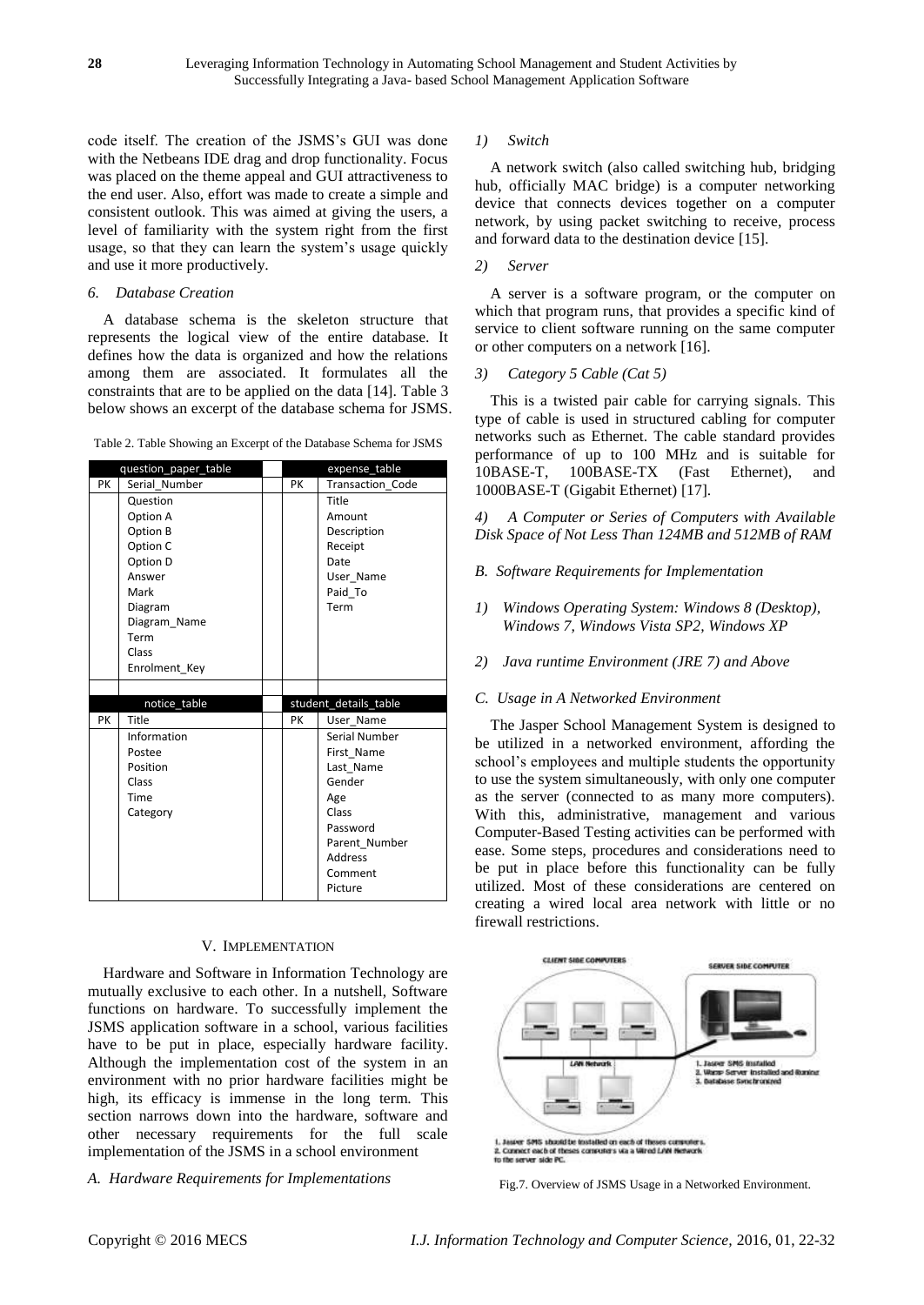

Fig.8. Screenshot of the School's Communication/Notice Manager Panel.



Fig.9. Screenshot of an Ongoing Compute-Based Test on JSMS

After the network has been created and the database is synchronized on the server, the Jasper School Management software is installed on the various other computers which will be connecting to the server for resources. These other computers do not need database synchronization. This is because they will be pulling resources from the main computer which is the server.

# *D. Screen-Shots of the Fully Operational System*



Fig.10. Screenshot of the Class Attendance Data Plotter Frame Accessible To The Class Teacher

| H                        |                                  |               |                       |                                            |                   | SSGN OUT        |                 | BACK TO HEAD TEACHER LOGIN PAREL |
|--------------------------|----------------------------------|---------------|-----------------------|--------------------------------------------|-------------------|-----------------|-----------------|----------------------------------|
| ×<br><b>GERRA SARAW</b>  |                                  |               |                       | <b>GABRIEL SUNDAY 1st_term Report Card</b> |                   |                 |                 |                                  |
| <b>bitvi</b>             | <b>Distance</b>                  | Text Score    | <b>Cram Score</b>     | Total Score                                | Position in Suite | <b>Maximuse</b> | <b>Holzege</b>  | <b>Manufacti</b>                 |
|                          | <b>Magnesia McS</b>              | 38            | 40                    | 'n                                         |                   | w               | 12              | 47                               |
|                          | Engine Lange                     | 48            | 50                    | $\omega$                                   |                   | ú5              | m               | 丝                                |
| <b>VEW</b>               | <b>Renin, Science</b>            | 20            | h                     | tai                                        |                   | ĦΫ              | 7ú              | 31                               |
|                          | April: Science                   | 38            | <b>bi</b>             | s                                          |                   | 'n              | ш               | m                                |
|                          | <b>Bocket Studies</b>            | 14            | 60                    | 94                                         |                   | m               | Ħ               | Ħ                                |
|                          | 乾桂素                              | 38            | isi                   | 94                                         |                   | m               | <b>KZ</b>       | 17                               |
|                          | Notes Proper                     | 41            | ar                    | äř                                         |                   | 82              | $\overline{15}$ | ŧø                               |
|                          | <b>Civic Education</b>           | 33            | 45                    | 76                                         |                   | 88              | TÜ.             | 83                               |
|                          | Commeter, 784.                   | $1 - 28$      | 58                    | 震器                                         |                   | m               | 6T              | 28                               |
| w                        | Verbal Roose                     | 35            | 85                    |                                            |                   | 88              | 88              | 11                               |
| u                        | Art. and Chiff                   | 40            | 98                    | 96                                         |                   | 95              | 67              | 33                               |
| 42                       | Nondwriting                      | 33            | 39                    | T2                                         |                   | sr.             | YB.             | es.                              |
| ٩J                       | Christian Ret.,                  | <b>JE</b>     | 30                    | ዅ                                          |                   | 90              | 12              | ŧ۱                               |
| ١ă                       | <b>Weinglast</b>                 | 34            | 44                    | 70                                         |                   | B4              | KY.             | 44                               |
| 45                       | Phonetics                        | $\mathcal{V}$ | 55                    | 92                                         |                   | 92              | YO.             | 48                               |
| 46                       | Tranch:                          | 53            | 40                    | 53                                         |                   | w               | 68              | 53                               |
| 47                       | Vocational Ag.,                  | 40            | 00                    | 100                                        |                   | 690             | n               | si                               |
| 惟                        | Quantitative R.                  | 79            | 44                    | 66                                         |                   | as:             | $\mathbf{r}$    | sa                               |
| 18                       | Literature in                    | 20            | 50                    | 70                                         |                   | 85              | 90              | m                                |
| ж                        | <b>Euchnotes</b>                 | 30            | <b>SG</b>             | 'sis                                       |                   | 95              | 26              | 34                               |
|                          |                                  |               |                       |                                            |                   |                 |                 |                                  |
|                          |                                  |               |                       |                                            |                   |                 |                 |                                  |
| FINAL POSITION IN CLASS: |                                  |               | TOTAL SCORE ORTAINER: |                                            |                   |                 |                 | 1614 and 2000.0 Maxware 80.7%    |
|                          |                                  |               |                       |                                            |                   |                 |                 |                                  |
|                          | <b>STORY OF SALE AND SHOWERS</b> |               |                       | ATTORONAUE: 61%                            |                   |                 |                 |                                  |

Fig.11. Screenshot of the Automatically Generated Student Result Sheet Accessible to the Head Teacher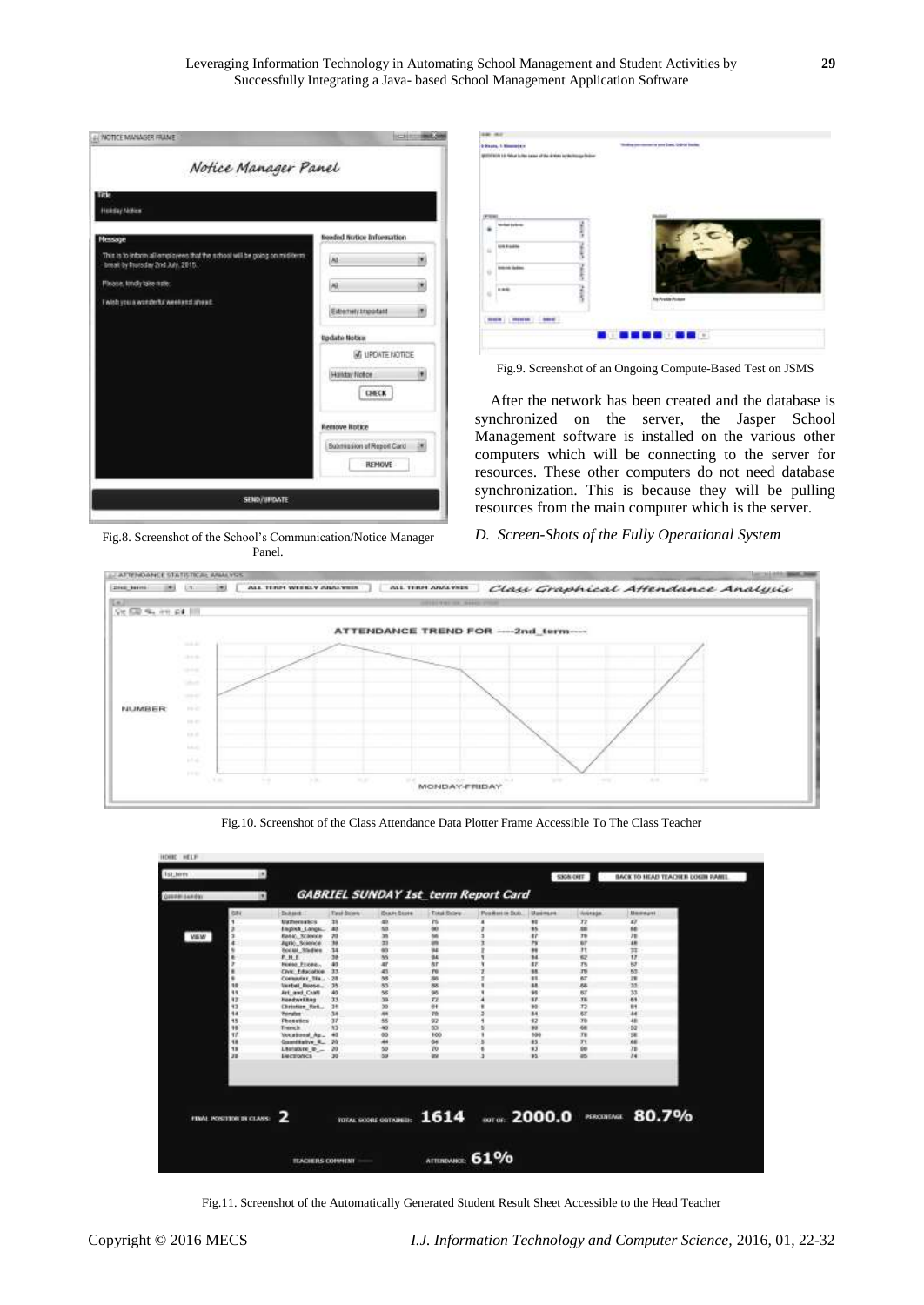| <b>NUMBER SOORS</b><br><b>MAK</b>                             | CONDITION<br>ж<br><b>Time</b> | LEND BOOKS<br><b>FAIR</b><br>ELIMINAL ELEMENTARY                                                                                                                                                                              |
|---------------------------------------------------------------|-------------------------------|-------------------------------------------------------------------------------------------------------------------------------------------------------------------------------------------------------------------------------|
| <b>ALTHOR</b><br>- - -                                        | CATEGORE<br>Abankin:          | ×<br><b>Chuses Fasses</b><br>delivery in the afternative and matter and<br>VERBY FACE<br>185, ECT NODE                                                                                                                        |
| 63/000                                                        | <b>ISBN</b>                   | <b>LDB</b>                                                                                                                                                                                                                    |
| <b>WEAR OF PUBLICATIONS</b>                                   | <b>IRABLIGHTS</b>             |                                                                                                                                                                                                                               |
|                                                               |                               |                                                                                                                                                                                                                               |
|                                                               | <b>BESCRIPTION</b>            | BOOKLOAN STATUS                                                                                                                                                                                                               |
|                                                               |                               | <b>Vulkar</b><br><b>Poster</b><br><b>Bearings of Harris</b><br>Due Cune<br>SHI Boottrans<br><b>LUATTOFIE</b><br>Immy Drives (Citize I) GOO.<br>3 Davis / Over Dire<br>Teacher<br>×<br>the site project Proj.<br>davide groups |
|                                                               | LES CHO BOOK TROMBAGE         |                                                                                                                                                                                                                               |
| COST<br>UUANDIY<br>AUG THOMBRAIL<br>フトリンロウム<br><b>REFRIGE</b> |                               |                                                                                                                                                                                                                               |

Fig.12. Screenshot of the User Interface of the Librarian's Library Management Module Incorporated into the JSMS



Fig.13. Screenshot of the User Interface of the Accountant's query of the School's Current Financial Breakdown via the Finance Management Module, incorporated in the JSMS

#### VI. COST OF FULL IMPLEMENTATION

Implementing Information Technology solutions can at first be costly. This is because a lot of resources have to be put into purchasing hardware resource. The table 3 below highlights a breakdown of the cost implications of implementing JSMS in an averagely populated school.

#### VII. IMPACT ANALYSIS

The impact of fully implementing Information Technology solutions are contextual i.e., they differ based on the area of application. In some areas, IT offers majorly security, in some, speed and accuracy, and various other benefits as the case may be.

Explicitly examining the benefits of this JSMS IT solution, we can anchor its impact on four major areas which are highlighted below:

| Table 3. Table Showing the Cost Analysis for the Implementation of |  |
|--------------------------------------------------------------------|--|
| $JSMS$ in An Institution <sup>1</sup>                              |  |

| <b>EQUIPMENT</b>       | <b>OUANTITY</b> | <b>DESCRIPTION</b>  | COST $(\$)^2$ |
|------------------------|-----------------|---------------------|---------------|
| $R$ outer <sup>3</sup> |                 | Integrated services | \$365         |
|                        |                 | router with         |               |
| Switches               | Varies          | Cisco Catalyst      | \$365         |
|                        |                 | Switch              |               |
| CAT5e                  | Varies          |                     | $$0.5$ per    |
| Cables                 |                 |                     | metre         |
| 1 Server               | 1               | Octa-Core Intel     | \$700         |
|                        |                 | Xeon X3 CPU, 2GB    |               |
|                        |                 | of DDR3 RAM,        |               |
|                        |                 | 250GB SATA drive.   |               |
|                        |                 | maximum of 16GB     |               |
|                        |                 | RAM                 |               |
| Back Up                | 1               | 2.5 kVA/48V         | \$1759        |
| Power                  |                 | $Inverter +$        |               |
| $(Inverter +$          |                 | Deep Cycle          |               |
| Batteries) for         |                 | Batteries +         |               |
| Server                 |                 | Installation        |               |
| Software               |                 | Installation        | $$0$ (Free)   |
| (JSMS)                 |                 |                     |               |
| Total                  |                 |                     | $>=$ \$3189   |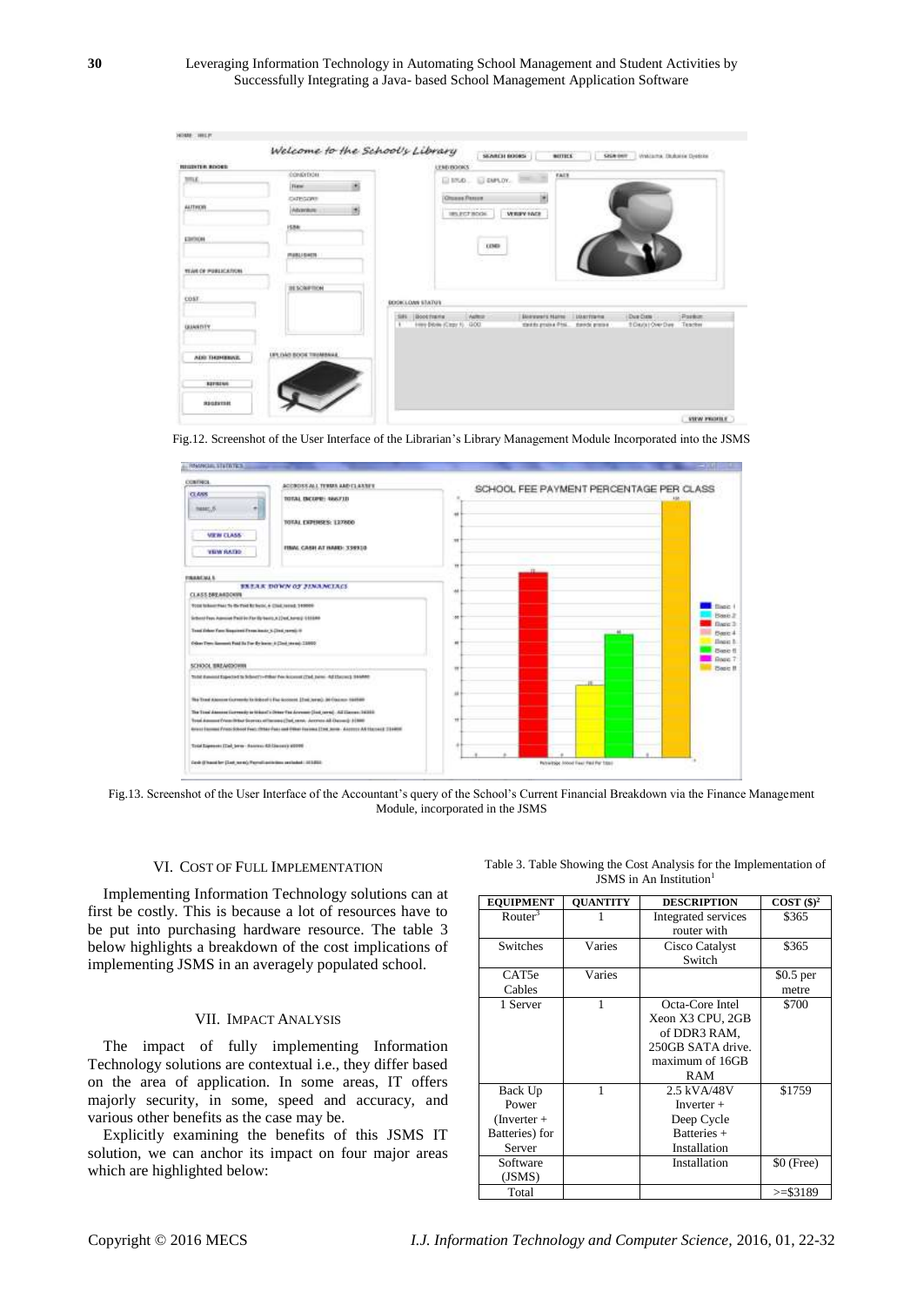# *1) Speed*

- The teacher can now compute students' attendance aggregate in less than 5 seconds.
- Students' end of term report sheets can now be computed at the click of a button
- Students' assessments result is now automatically made available to the teacher immediately student finishes the assessment.
- The School's Accountant can get the school's financial standing in an instance, without having to manually gather records together for computation.
- The computerized library management module incorporated into it allows the Librarian speed up his/her bookkeeping tasks

In summary, all computational tasks in the management role have been completely automated and sped up.

- 1- Analysis Excludes the purchase of computer systems for the school or the setting up of a functional computer lab.
- 2- Prices are given on 'as is' basis and are stated as of July, 2015.
- 3- You will only need a router in the case where the school has a large network, therefore springing up the need to link two or more network domains together.

# *2) Accuracy/Precision*

- The Librarian now can accurately track books in and out of the library.
- Students' assessment grading will be void of human errors due to the computer based testing module incorporated.
- Students' result sheets can now be collated with little or no error recordings.
- The communication module offers the option of selecting the intended recipient of a particular memo, thereby ensuring precise communication as well as information integrity (the intended recipient gets the message in his/her portal, unadulterated).
- Considering the fact that any endeavour that deals with figures requires accurate calculations and results, the JSMS will definitely enhance the accuracy and precision with which the schools financial standing is calculated.

# *3) Efficiency*

- The School's Head Teacher can now efficiently circulate memos to selected employees in an electronic manner.
- Examinations can be disbursed to a large group of students in batched, efficiently via the CBT system
- Because the JSMS holistically automates a large percentage of the schools employees' activities/task, it generally improves their work efficiency
- Considering the fact that financial and other calculations are now being achieved in a more accurate manner, this engenders efficiency on the path of the accountant
- Inefficiency earmarked by errors made during the scoring of students assessment tests will have been reduced to the barest minimum

# *4) Improved Creativity*

- Time saved due to the level of automation introduced by this innovative approach can now be re invested by employees into other functions and creative endeavours.
- The automated processes will tamper stress on the employees, thereby stimulating their creative abilities.

# VIII. OPEN ACCESS INFORMATION

To get access to this software, user manual, and source code for use and adaptation purposes, visit https://schoolmgt.oluwoleoyetoke.com or http://sourceforge.net/projects/primaryschoolmanagement system/. This will offer intending users the opportunity to lay hands on quality products, as it agreed that open source software get closest to what users want because those users can have a hand in making it so.

# IX. CONCLUSION

Information Technology has today provided society with the channel through which iterative management activities of schools, businesses and organizations can be easily automated, consequently leading to increased level of efficiency, effectiveness, accuracy and possibly creativity. Leveraging Application Software development and the auspicious reach of networked ICT devices can indeed make the tasking job of managing big schools/organizations easier, lighter and most of all, enjoyable.

It is imperative to understand that process improvement is a key objective of Information Technology, allowing users to holistically review their business activities and execute needed task quickly. It can be gleaned from this paper that the integration of the Java software application into the school's processes will in summary, make employees achieve a lot more, more accurately and in far lesser time, thereby giving the employees ample opportunity to put their minds into judicious use i.e., other pertinent creative endeavours.

It can therefore be concluded, that, although the initial Information Technology implementation costs can be substantial, the resulting long-term impact are usually worth the investment. It allows companies reduce the time spent on iterative transaction while helping them gain and maintain competitive advantage, positioning them financially to grow locally and then internationally.